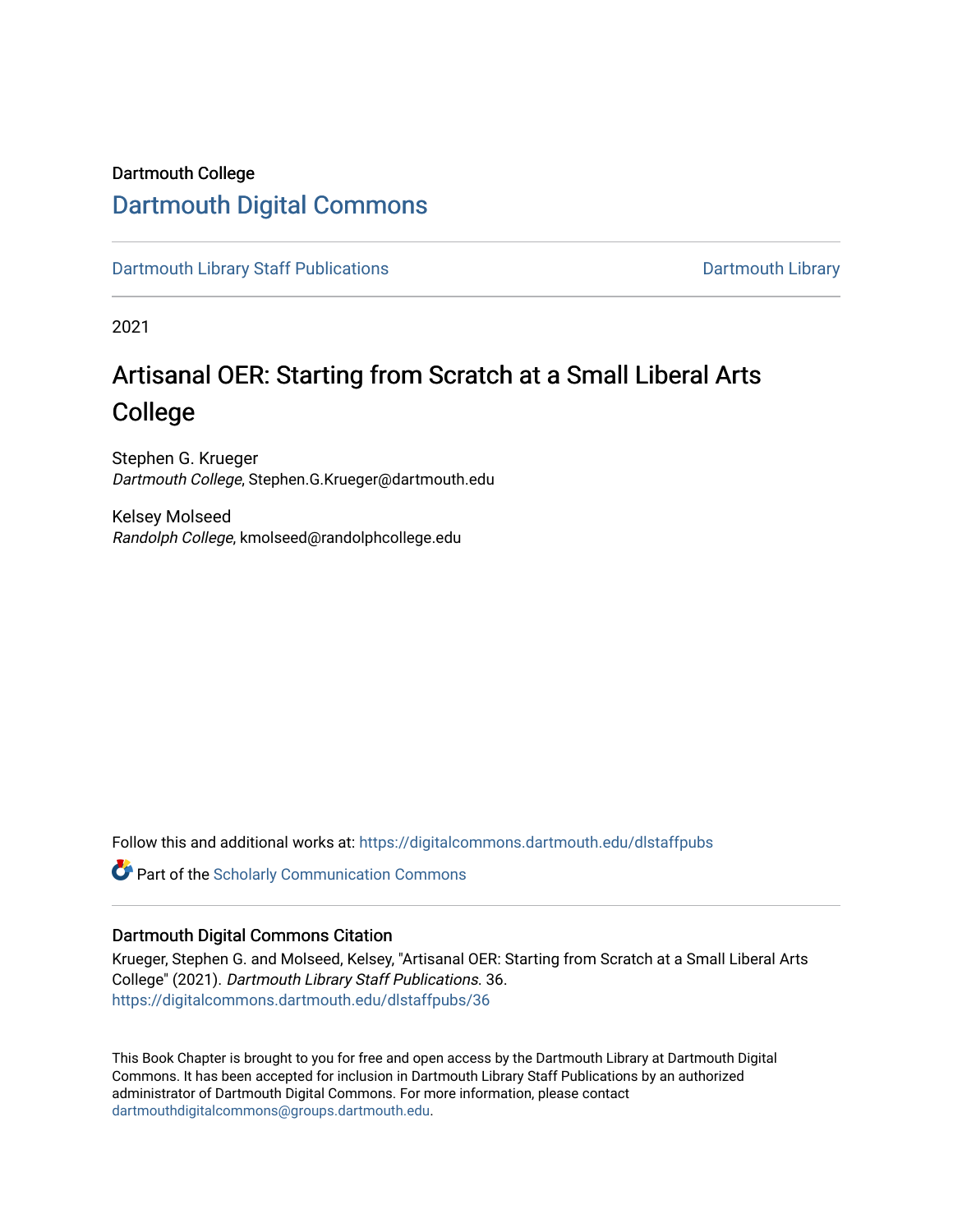# Artisanal OER: *Starting from Scratch at a Small Liberal Arts College*

*Stephen Krueger, Scholarly Publishing Librarian, Dartmouth College, [Stephen.G.Krueger@Dartmouth.edu](mailto:Stephen.G.Krueger@Dartmouth.edu) Kelsey Molseed, Research & Instruction Librarian, Randolph College, [kmolseed@randolphcollege.edu](mailto:kmolseed@randolphcollege.edu)*

# **NUTRITION INFORMATION**

The high costs of attending college are an ever-growing barrier affecting everyone involved in higher education. Textbook prices are a large part of this issue, with an 88 percent increase between 2006 and 2016 (Bureau of Labor Statistics, 2016) and an increase of over 1,000 percent since 1971 (NBC News, 2015). The College Board recommended that students of private four-year colleges budget \$1,240 for books and supplies in the 2019- 2020 school year (College Board, 2019).

With this problem in mind, this recipe makes one campus-wide Open and Affordable Resources Council (OARC) to lead open access and textbook affordability initiatives at a small liberal arts college. It can be adapted to suit the needs of other institutions.

#### **PROJECT OUTCOMES**

- A structured and ongoing initiative for leading OER activities on campus
- Reduced textbook costs for students
- Increased faculty use and creation of open access resources

#### **NUMBER SERVED**

• 10–20 council members, including librarians, teaching faculty, staff, and students

- Student body and faculty; on our campus this was about 700 students and 70 faculty
- Endless possibility of additional students and faculty from other institutions, as openly licensed resources are available for all to use

#### **COOKING TIME**

- Preparation (planning group): 1 semester
- Cook time (permanent council): Ongoing

# **DIETARY GUIDELINES**

The Open and Affordable Resource Council identifies, plans, and implements initiatives for lowering textbook costs on campus. It consists of stakeholders from across campus who are affected by or can affect these costs, including librarians, faculty, students, and staff. Much of the council's work ties into institutional goals of sustainability and collaboration.

Goals of the OARC include education of faculty, staff, and students about open access options; promotion of open access work by campus community members; practical support for adoption and creation of open and affordable resources; and advocacy for lowering textbook costs for students.

#### **INGREDIENTS & EQUIPMENT**

- Recommended planning group members:
	- A group leader (a librarian, in our case) with advanced knowledge of open and affordable resources
	- A member of the sponsoring administrative office
	- One faculty member from each academic division
- Recommended members of permanent council:
	- Group leaders
	- Librarians (anyone working with scholarly communications and/or open access, subject liaisons, anyone else interested)
	- A member of the Dean of the College's office (or other administrator)
	- At least one faculty member from each academic division
	- At least three students
	- Anyone else interested, ideally including the following:
		- **Registrar**
		- Representative from tutoring/writing center (or equivalent)
		- Representative from campus bookstore
		- Representative from Disability Services (or equivalent)

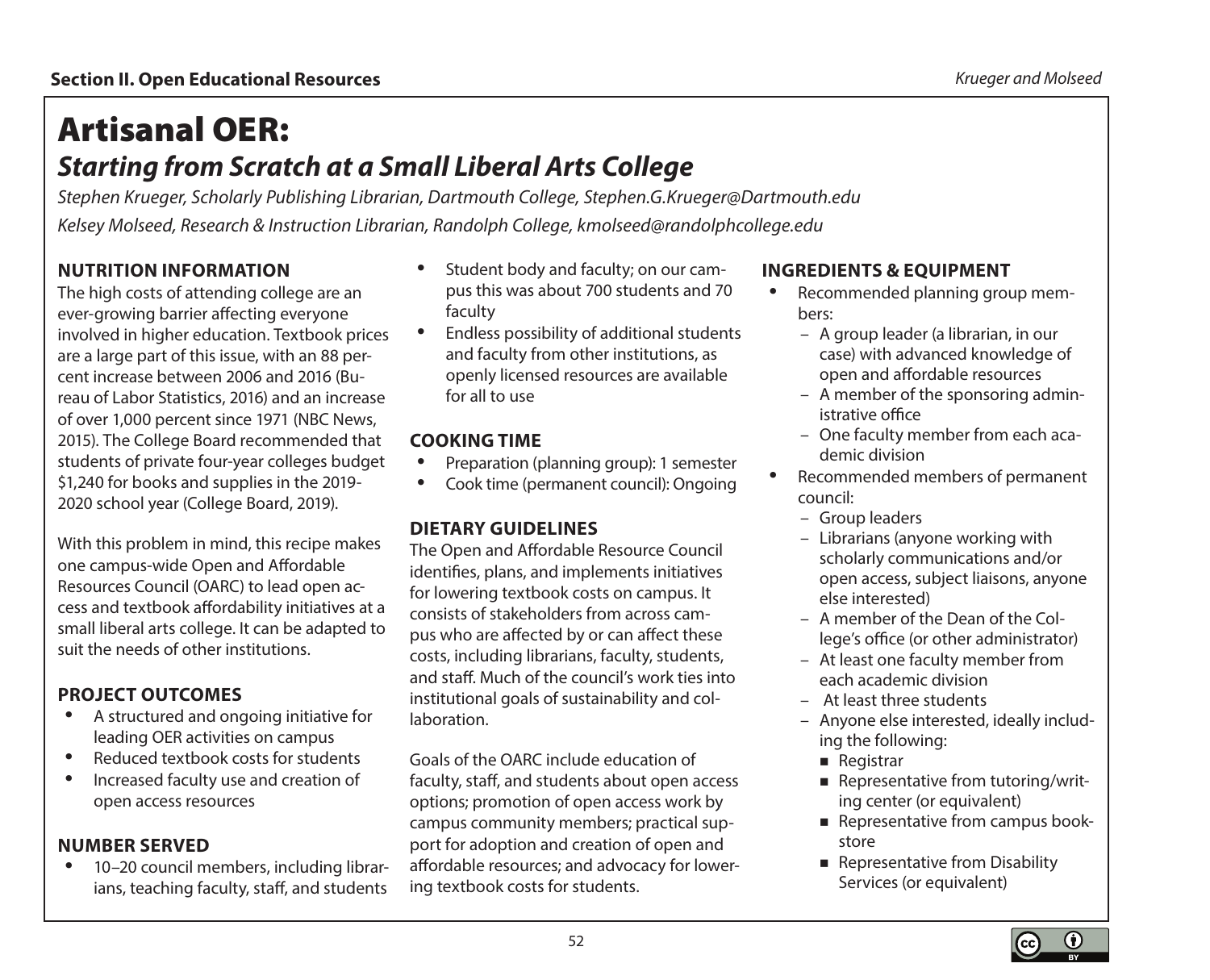- Representative from Grants & Funding (or equivalent)
- Any additional interested faculty, staff, or students, not exceeding 20 members total
- Space for meetings
- Time to meet two or three times a semester
- In group leadership, background knowledge of the following:
	- Open access/OERs/resource affordability
	- Institutional policies and practices
	- Student and faculty needs and experiences
	- State and national funding opportunities and other support

# **PREPARATION**

- 1. Identify a sponsoring administrative department. In our case, this was the dean of the college, but this may vary by institution. Determine the purpose, scope, and authority of the group and its leadership.
- 2. Assemble a small planning group of administrators and faculty from different departments. In our case, the planning group consisted of a librarian, the associate dean of the college, and three teaching faculty. These were specifically invited to represent different divisions as well as tenured and non-tenured faculty; all had previous interest in or experience with OER.
- 3. Plan the creation of the permanent council. Specifics will vary based on your institution's needs and who is participating.

For us, the planning group met several times over the course of a spring semester. Planning topics included potential members, existing OER initiatives on campus, the timeline for starting the permanent council, and particular goals and projects. The planning group came up with a name for the permanent council—the Open and Affordable Resource Council, or OARC (pronounced like the noise a seal makes)—and drafted a description, mission statement, and list of potential OARC working groups. Our preliminary ideas for working groups included education (for faculty, students, and staff), faculty support, funding, promotion, and assessment.

- 4. Once there is a plan, dissolve the planning group. Members may or may not choose to join the permanent council, depending on availability.
- 5. Seek out members for the permanent council. We reached out to some particular stakeholders, such as the registrar and tutoring center, and also sent out an open call for participants to all faculty and staff (see appendix). Members were expected to commit for at least one year. We decided to invite student members once the council was established.

# **COOKING METHOD**

- 1. With initial membership decided, find a meeting time that works for the most people and schedule an initial meeting.
- 2. At the first meeting:
	- a. Introduce the council's mission and purpose. Be aware that not all volun-

teers may have prior knowledge of the subject.

- b. Discuss the list of working groups created by the planning committee; revise the list based on any suggestions or feedback from members. For example, we ended up changing "Faculty Support" to more general "Campus Support." We ended up with the following working groups:
	- Education: Provide information to Randolph College faculty, staff, and students about open access scholarship and textbook affordability options.
	- Campus Support: Provide practical support for Randolph College faculty, staff, and students on reducing textbook costs.
	- Assessment: Assess the textbook costs at Randolph and their impact on students.
	- **Funding: Seek grants and other** funding for open access and affordability initiatives at Randolph College. Educate and support faculty and staff in applying for funding.
	- Promotion: Publicize the work of the Open and Affordable Resource Council. Also publicize open access and affordability work done by Randolph faculty and staff.
		- i. Assign each member to at least one working group.
- 3. Prepare for the second meeting:
	- a. Have each member come up with specific goals for their working group(s).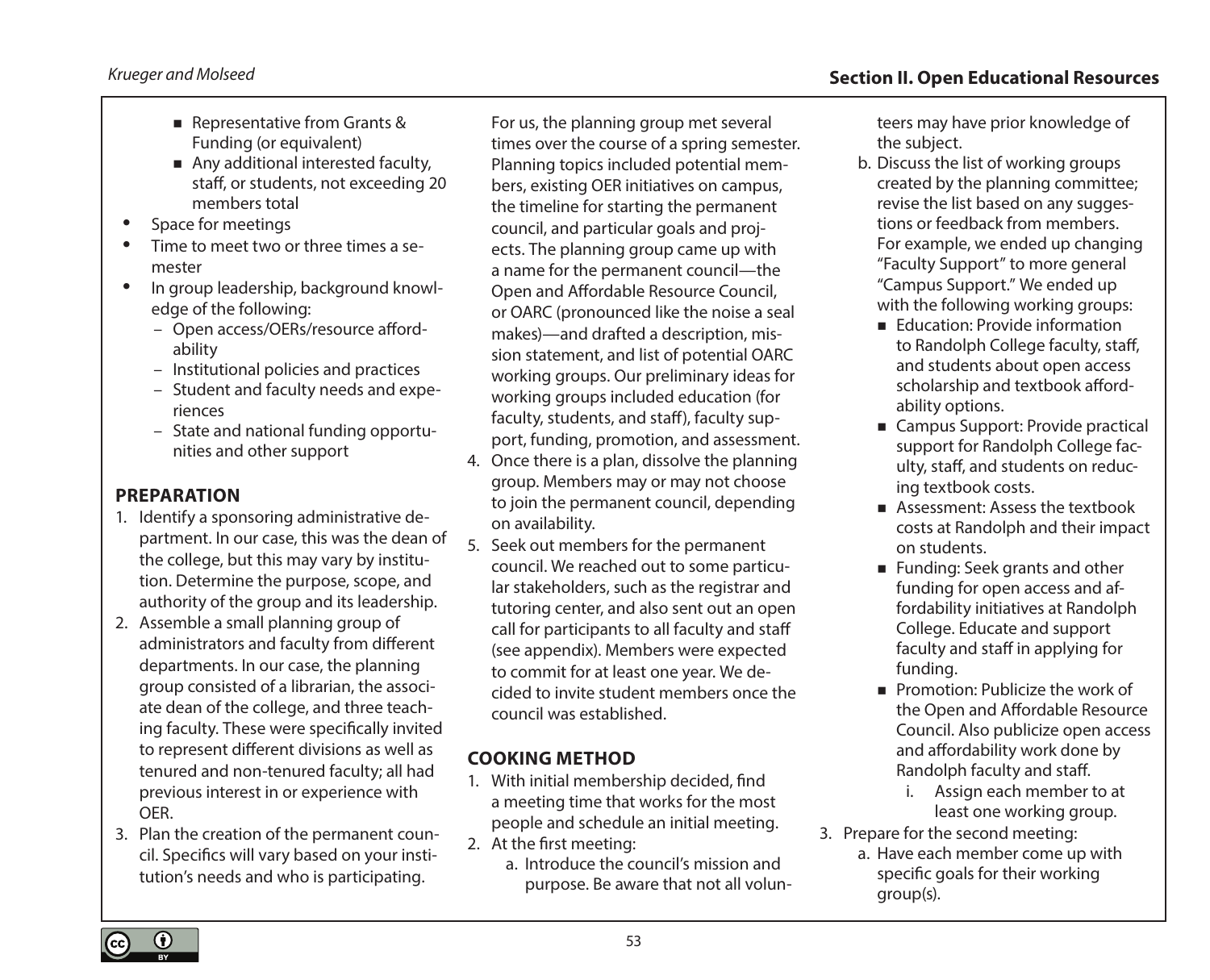#### **Section II. Open Educational Resources** *Krueger and Molseed*

- b. Seek out student participants. We asked members to nominate students and also sent out a request to all faculty to suggest names. The goal was to have several student members with a variety of experiences (commuter students, international students, majors, class years, etc.), especially those impacted by high textbook costs. We then contacted the nominated students, described the council, and invited them to participate. Three students agreed to join the OARC.
- 4. At the second meeting, discuss and select specific goals for each working group. Plan strategies for implementing these goals. The council leaders should be prepared to check in with working groups regularly and provide support, as they may have more knowledge on the subject than some of the members. Some example working group goals include the following:
	- a. Assessment: Survey students regarding textbook spending and impacts.
	- b. Funding: Seek out grants and other funding to support the adoption, adaption, and creation of open educational resources by college faculty.
	- c. Campus support: Research local options for printing open textbooks.
- 5. At future meetings (once or twice a semester, depending on availability):
	- a. Check in with each working group on their progress.
	- b. Adapt goals as needed (revise as necessary to keep them feasible, check

off completed goals, and create new goals as needed).

c. If it makes sense for your institution, write up annual reports on what the council has accomplished and share them with relevant departments and individuals.

#### **ALLERGY WARNING**

Staff departures can very easily kill projects like this unless leadership of the council is written into someone's job description. Ours is on indefinite hold due to staff departures and frozen positions.

# **CHEF'S NOTE**

Actual ingredient measurements will depend on your campus size and the amount of interest you can garner. The planning group and council could work with fewer members or different combinations of people. The most important component is to have at least a few members who are willing and able to take on work as needed to keep the project running; anyone preparing to use this recipe should be ready to take on that role if they wish it to succeed.

# **APPENDIX. EXAMPLE EMAIL TO FACULTY**

#### *Call for Participants*

I am writing to tell you about the Open and Affordable Resource Council, which will be starting this fall. This is a group of Randolph faculty, staff, and students devoted to encouraging the use of open access resources to lower cost barriers and improve access to

information. (See the official description, mission statement, and tentative working group ideas below.) If you are interested in being a member of the council, or just have questions about it, please let me know.

#### *Description*

The Open and Affordable Resource Council (OARC) is a group made up of Randolph College faculty, staff, and students whose goal is to encourage the use of open and affordable course materials. Issues covered include lowering the cost barriers for students, educating the Randolph community about open access scholarship, and improving the accessibility of a Randolph education.

#### *Mission*

Randolph College strives to provide an excellent education to all of today's students. This means removing cost barriers and improving accessibility wherever possible. The council will provide information on the importance of open and affordable course materials, support faculty in adopting and creating these materials, educate students on the value of open access scholarship and current scholarly communications practices, and conduct an ongoing assessment of course material costs at Randolph and their effects on students.

#### *Working Groups*

- Education: provide information to campus community on open access scholarship.
- Faculty support: help faculty learn about, select, and create open and af-